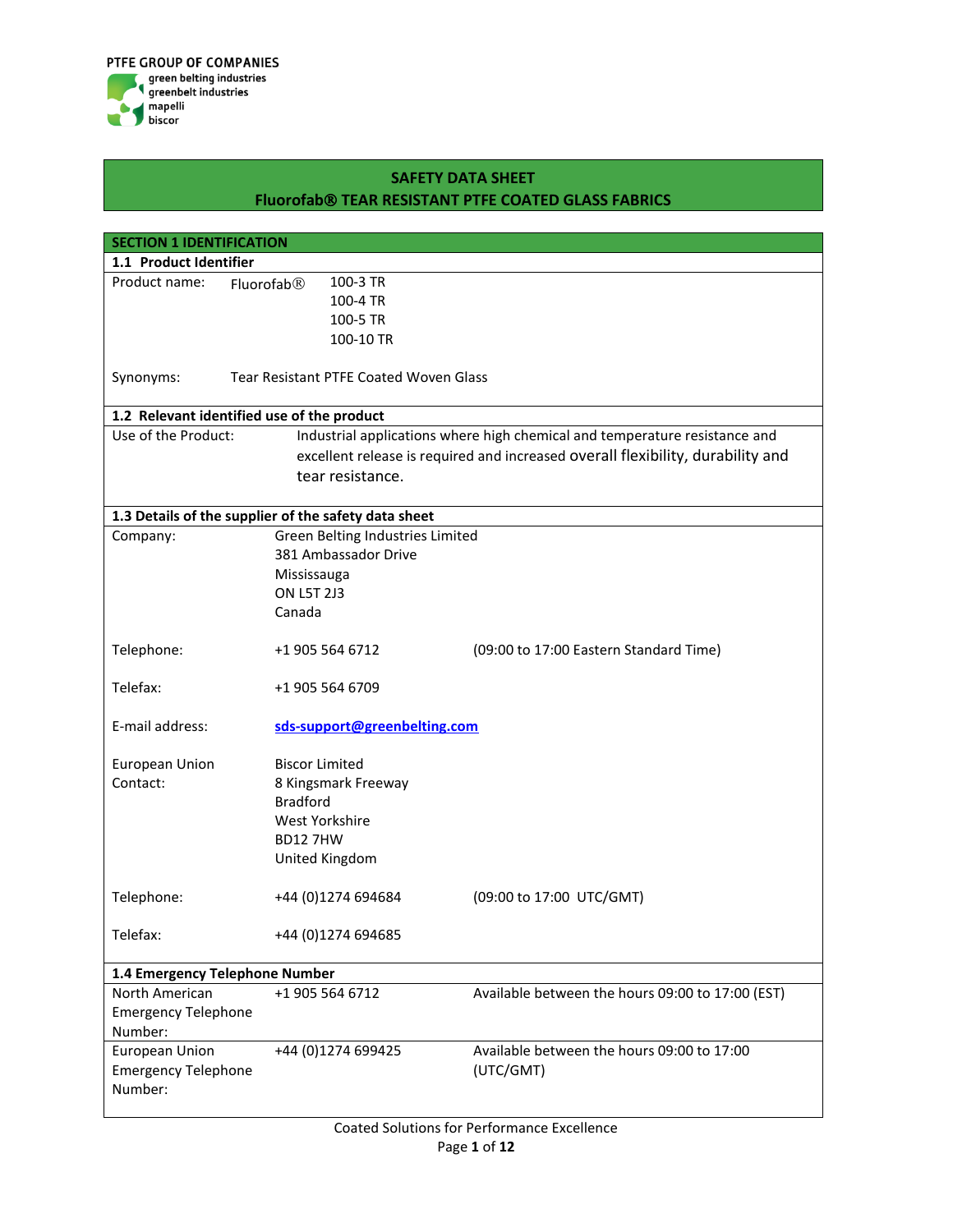

| <b>SECTION 2 HAZARD IDENTIFICATION</b>                                                                       |                                                                                                                                                     |  |  |  |
|--------------------------------------------------------------------------------------------------------------|-----------------------------------------------------------------------------------------------------------------------------------------------------|--|--|--|
| 2.1 Classification of the Product                                                                            |                                                                                                                                                     |  |  |  |
| European<br>Communities (EC):                                                                                | Not a classified substance or mixture according to Regulation (EC) No. 1272/2008.<br>Not classified as dangerous according to Directive 67/548/EEC. |  |  |  |
| USA:                                                                                                         | Not a hazardous material as defined by 29 CFR1910.1200, OSHA Hazard                                                                                 |  |  |  |
|                                                                                                              | Communication Standard.                                                                                                                             |  |  |  |
| Canada:                                                                                                      | Not a controlled product under WHMIS.                                                                                                               |  |  |  |
| 2.2. Label elements                                                                                          |                                                                                                                                                     |  |  |  |
| Symbol:                                                                                                      | None                                                                                                                                                |  |  |  |
| Signal Word:                                                                                                 | N/A                                                                                                                                                 |  |  |  |
| Hazard Statement(s):                                                                                         | N/A                                                                                                                                                 |  |  |  |
| <b>Precautionary Statement:</b>                                                                              | P261 – Avoid breathing any fume or dust that may be generated                                                                                       |  |  |  |
|                                                                                                              | P264 – Wash hands thoroughly after handling.                                                                                                        |  |  |  |
| 2.3. Other hazards                                                                                           |                                                                                                                                                     |  |  |  |
| Use of this product is not normally considered hazardous, however material dust caused by cutting, sawing or |                                                                                                                                                     |  |  |  |

sanding may cause eye or skin irritation. Processing at temperatures higher than 300 $^{\circ}$ C can cause the evolution of particulate matter which can cause "polymer fume fever" which is a temporary condition that can cause flu-like symptoms and eye and respiratory irritation. The smoking of tobacco contaminated with PTFE can cause this condition. Processing at temperatures higher than 400°C will result in thermal decomposition of fluorinated thermoplastics and may release carbonyl fluoride which hydrolyses to hydrogen fluoride and

carbon dioxide by reacting with moisture in the air. Thermal decomposition products may also include carbon monoxide silicon dioxide. In all cases avoid exposure, move the individual to fresh air and consult a physician if severe.

| SECTION 3 COMPOSITION/INFORMATION ON INGREDIENTS |                                                                                         |             |                                                         |        |                     |  |
|--------------------------------------------------|-----------------------------------------------------------------------------------------|-------------|---------------------------------------------------------|--------|---------------------|--|
|                                                  | <b>Chemical Nature of the Mixture:</b><br>Tear Resistant PTFE coated woven glass fabric |             |                                                         |        |                     |  |
| 3.1 Substances                                   |                                                                                         |             |                                                         |        |                     |  |
| Not Applicable                                   |                                                                                         |             |                                                         |        |                     |  |
|                                                  |                                                                                         |             |                                                         |        |                     |  |
| 3.2 Mixtures                                     |                                                                                         |             |                                                         |        |                     |  |
|                                                  |                                                                                         |             |                                                         |        |                     |  |
| <b>Ingredient Name</b>                           | <b>CAS Number</b>                                                                       | % by Weight | <b>Exposure Limits</b>                                  | Symbol | <b>Risk Phrases</b> |  |
| Polytetrafluoroethylene                          | $9002 - 84 - 0$                                                                         | $58 - 63$   | N/A                                                     | None   | None                |  |
| Glass Fibre<br>(fiberglass cloth)                | 65997-17-3                                                                              | $36 - 41$   | OSHA PEL $-5$ mg/m <sup>3</sup><br>ACGIH TLV - $5mg/m3$ | None   | None                |  |
| Proprietary Additive                             | Proprietary                                                                             | 1           | N/A                                                     | None   | None                |  |

The above product(s) are defined under the European Union's REACH (Registration, Evaluation, Authorization and Restriction of Chemicals) regulation as articles, and as such are exempt from the material safety data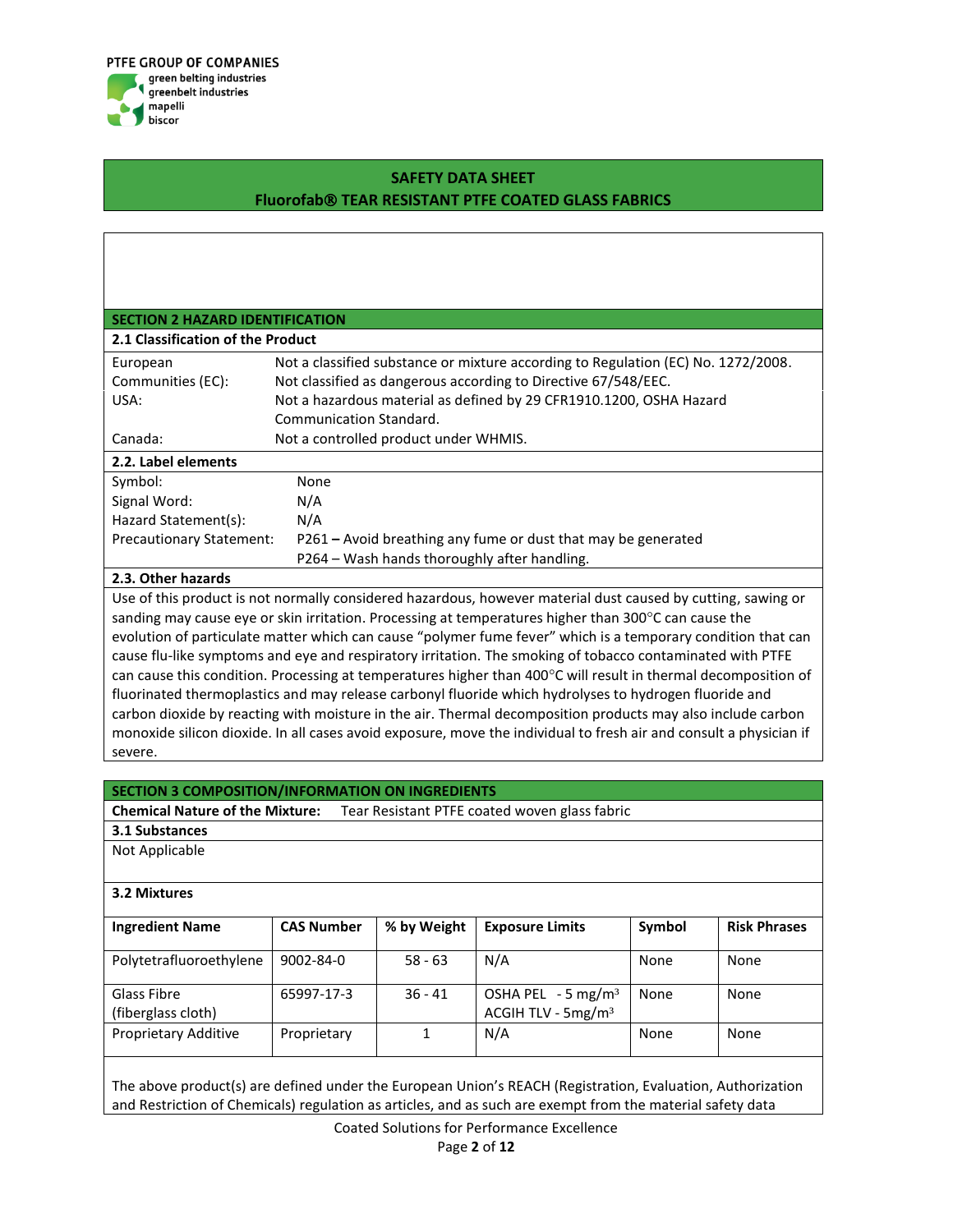

sheet provisions of 29 CFR 1910.1200(G) .

None of the product components are intentionally released during their use when used as intended and in accordance with recommended specifications and parameters.

This product is REACH compliant and does not contain REACH SVHCs (Substances of Very High Concern) materials and is considered non-hazardous when used as intended and in accordance with recommended specifications and parameters.

For full text of the R-phrases mentioned in this Section, see Section 16.

For full text of the H-statements mentioned in this Section, see Section 16.

## **SECTION 4 FIRST AID MEASURES**

| 4.1 Description of First Aid Measures |                                                                                                                                                                                                                                                                                                                                                                                                    |
|---------------------------------------|----------------------------------------------------------------------------------------------------------------------------------------------------------------------------------------------------------------------------------------------------------------------------------------------------------------------------------------------------------------------------------------------------|
| <b>General Advice:</b>                | Never give anything by mouth to an unconscious person. When symptoms persist or in<br>all cases of doubt seek medical advice.                                                                                                                                                                                                                                                                      |
| Inhalation:                           | N/A for material as supplied at room temperature and used as intended and in<br>accordance with recommended specifications and parameters. Processing at high<br>temperature may generate fumes which can cause "polymer fume fever" leading to flu-<br>like symptoms. Remove to fresh air and consult a physician if severe.                                                                      |
| Skin Contact:                         | Not normally considered hazardous, however material dust caused by cutting, sawing or<br>sanding may cause skin irritation. Wash with plenty of soap and water. If irritation<br>persists get medical attention.                                                                                                                                                                                   |
| Eye Contact:                          | Material dust caused by cutting, sawing or sanding may cause eye irritation. Wash with<br>plenty of soap and water. If irritation persists get medical attention.                                                                                                                                                                                                                                  |
| Ingestion:                            | If swallowed get medical advice. Do not induce vomiting unless instructed to do so by<br>medical personnel.                                                                                                                                                                                                                                                                                        |
|                                       | 4.2 Most important symptoms and effects, both acute and delayed                                                                                                                                                                                                                                                                                                                                    |
| Symptoms:                             | Local irritation.                                                                                                                                                                                                                                                                                                                                                                                  |
|                                       | The thermal decomposition vapours of fluorinated polymers may cause polymer fume<br>fever with flu-like symptoms in humans, especially when smoking contaminated<br>tobacco. Symptoms may be delayed. Repeated episodes of polymer fume fever may<br>result in persistent lung effects. Inhalation of decomposition products from overheating<br>may cause lung irritation or shortness of breath. |
|                                       | 4.3 Indication of any immediate medical attention and special treatment needed                                                                                                                                                                                                                                                                                                                     |
| Treatment:                            | Treat symptomatically.                                                                                                                                                                                                                                                                                                                                                                             |

## **SECTION 5 FIRE FIGHTING MEASURES**

**5.1 Extinguishing Media**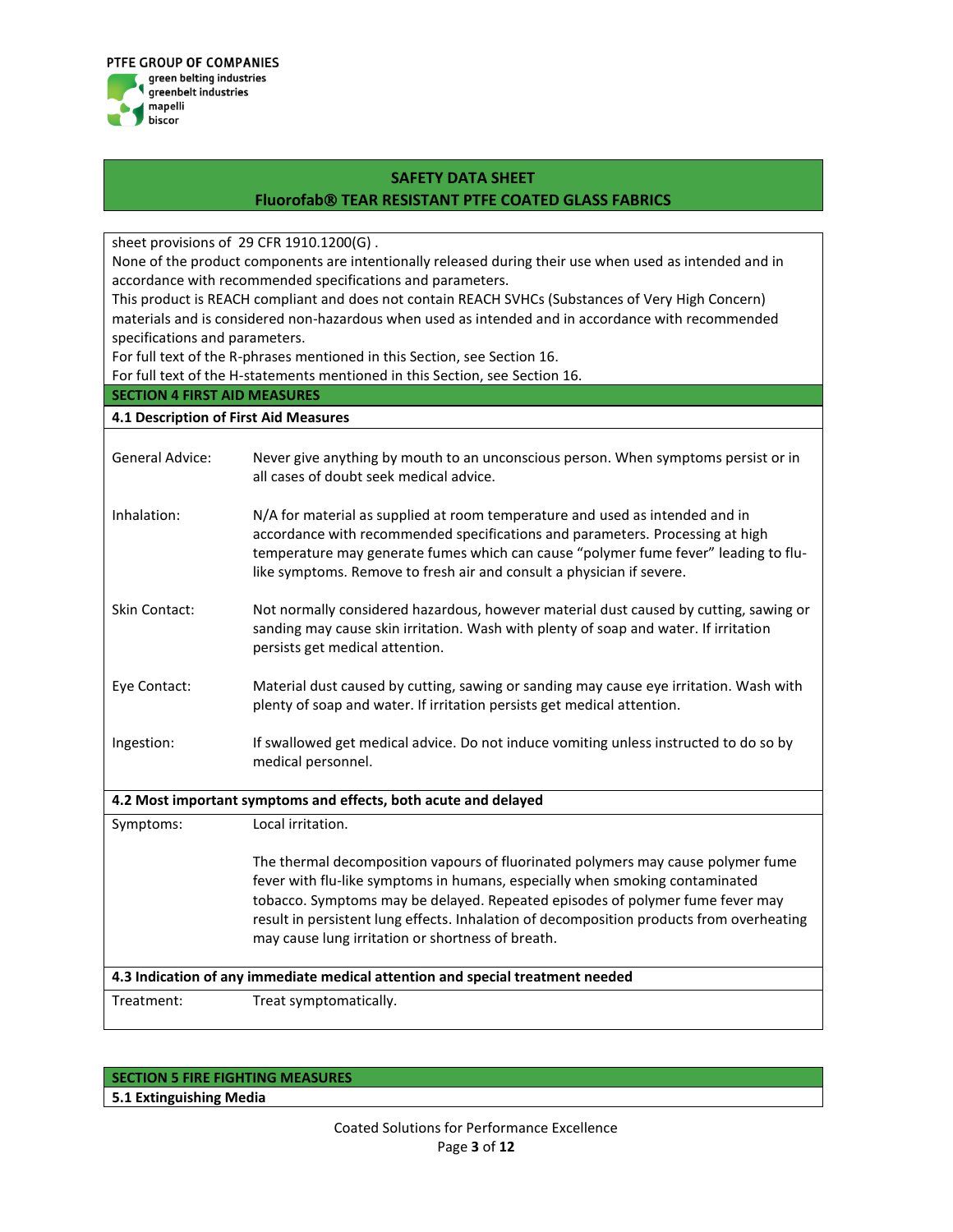

| Suitable extinguishing media:                | Water spray, Carbon dioxide (CO2), Foam, Dry Chemical              |  |  |  |
|----------------------------------------------|--------------------------------------------------------------------|--|--|--|
| 5.2 Special hazards arising from the product |                                                                    |  |  |  |
| Specific hazards during fire-                | Hazardous thermal decomposition products.                          |  |  |  |
| fighting:                                    | Hydrogen fluoride, fluorinated compounds, carbon oxides,           |  |  |  |
|                                              | perfluoroisobutylene, tetrafluoroethylene, hexafluoropropylene and |  |  |  |
|                                              | trifluoromethane and silicon dioxide.                              |  |  |  |
|                                              | Exposure to decomposition products can be a hazard to health.      |  |  |  |

| <b>SECTION 5 FIRE FIGHTING MEASURES</b>           |                                                                                                                                                                                  |  |  |  |
|---------------------------------------------------|----------------------------------------------------------------------------------------------------------------------------------------------------------------------------------|--|--|--|
| 5.3 Advice for firefighters                       |                                                                                                                                                                                  |  |  |  |
| Special protective equipment<br>for firefighters: | Wear self-contained breathing apparatus and protective suit. Wear neoprene<br>gloves during cleaning up work after a fire.                                                       |  |  |  |
| Further information:                              | Protect from hydrogen fluoride fumes which react with water to form<br>hydrofluoric acid.<br>Observe local regulations when contaminated water and burning waste are<br>removed. |  |  |  |

| <b>SECTION 6 ACCIDENTAL RELEASE MEASURES</b>                                  |                                                                                                             |  |  |  |
|-------------------------------------------------------------------------------|-------------------------------------------------------------------------------------------------------------|--|--|--|
| 6.1 Personal precautions, protective equipment, and emergency procedures      |                                                                                                             |  |  |  |
| Personal precautions:                                                         | For solid product none required.                                                                            |  |  |  |
|                                                                               | For dusts and fibres generated during fabrication use protective equipment to                               |  |  |  |
|                                                                               | prevent the contamination of skin, eyes, and clothing.                                                      |  |  |  |
| <b>6.2 Environmental Precautions</b>                                          |                                                                                                             |  |  |  |
| Environmental                                                                 | $N/A$ - solid product                                                                                       |  |  |  |
| Precautions                                                                   |                                                                                                             |  |  |  |
|                                                                               |                                                                                                             |  |  |  |
| 6.3 Methods and materials for containment and cleaning up                     |                                                                                                             |  |  |  |
|                                                                               | For solid product collect with hands broom and shovel and place in non-hazardous waste collection container |  |  |  |
| for disposal.                                                                 |                                                                                                             |  |  |  |
| For dusts and fibres generated during fabrication vacuum up and containerise. |                                                                                                             |  |  |  |
| 6.4 Reference to other sections                                               |                                                                                                             |  |  |  |
| For disposal instructions see section 13.                                     |                                                                                                             |  |  |  |

| SECTION 7 HANDLING AND STORAGE    |                                                                                                                                                                                                                                                                                                                |  |  |
|-----------------------------------|----------------------------------------------------------------------------------------------------------------------------------------------------------------------------------------------------------------------------------------------------------------------------------------------------------------|--|--|
| 7.1 Precautions for safe handling |                                                                                                                                                                                                                                                                                                                |  |  |
| Advice on safe handling:          | Solid product which presents minimal hazards to personnel when handling in<br>accordance with operating and storage recommendations.<br>The primary health hazards associated with this product are the generation of dust<br>during fabrication and the inhalation of thermal decomposition products when the |  |  |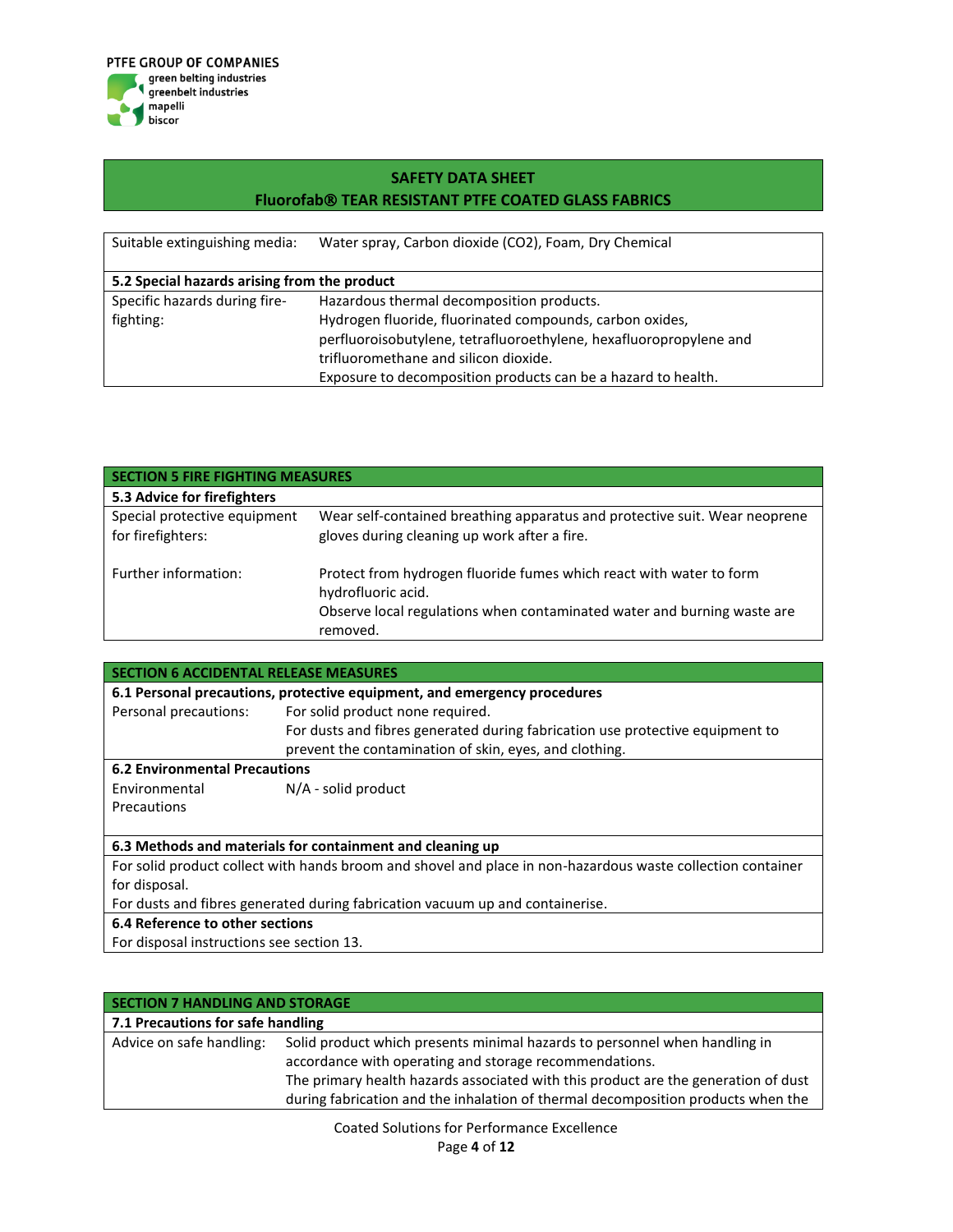

|                                          | product is subjected to temperatures greater than 300°C.                                                                      |
|------------------------------------------|-------------------------------------------------------------------------------------------------------------------------------|
|                                          | Provide appropriate exhaust ventilation at places where dust or volatiles can be<br>generated.                                |
|                                          | Wash hands thoroughly before smoking as tobacco contaminated with PTFE can<br>cause "polymer fume fever".                     |
| Advice on protection<br>against fire and | Dispose of in accordance with local regulations as a solid non-hazardous waste and<br>avoid inappropriate disposal practices. |
| explosion:                               | Do not incinerate polytetrafluoroethylene (PTFE) waste.                                                                       |
|                                          | Provide appropriate exhaust ventilation at places where dust or volatiles can be                                              |
|                                          | generated.                                                                                                                    |
|                                          |                                                                                                                               |
|                                          | 7.2 Conditions for safe storage, including any incompatibilities                                                              |
| Requirements for                         | No special precautions necessary, but recommend storing in a dry cool place and                                               |
| storage areas and                        | protecting from contamination.                                                                                                |
| containers:                              |                                                                                                                               |
|                                          |                                                                                                                               |
| Advice on common                         | No special restrictions on storage with other products. Keep away from tobacco                                                |
| storage:                                 | products.                                                                                                                     |
|                                          |                                                                                                                               |
| Storage temperature:                     | No special restrictions.                                                                                                      |
|                                          |                                                                                                                               |
| Other data:                              | Do not store in direct sunlight or in conditions of high humidity.                                                            |

| SECTION 8 EXPOSURE CONTROLS / PERSONAL PROTECTION                                                                                                                            |                      |                                                                                                       |                                                                                                                               |                                                                          |
|------------------------------------------------------------------------------------------------------------------------------------------------------------------------------|----------------------|-------------------------------------------------------------------------------------------------------|-------------------------------------------------------------------------------------------------------------------------------|--------------------------------------------------------------------------|
| <b>8.1 Control Parameters</b>                                                                                                                                                |                      |                                                                                                       |                                                                                                                               |                                                                          |
|                                                                                                                                                                              |                      | <b>TLV</b><br><b>TWA</b>                                                                              | <b>TLV</b><br><b>STEL</b>                                                                                                     | <b>IDLH</b><br>(NIOSH)                                                   |
| In situations in confined spaces where                                                                                                                                       | perfluoroisobutylene | 10ppb                                                                                                 |                                                                                                                               |                                                                          |
| the temperature of the polymer exceeds<br>500 $\degree$ F (260 $\degree$ C), thermal degradation                                                                             | carbonyl fluoride    | 2ppm TWA                                                                                              | 5ppm                                                                                                                          |                                                                          |
| products may be produced. Exposure<br>limits for these products, which include<br>perfluoroisobutylene, carbonyl fluoride<br>and hydrogen fluoride, must not be<br>exceeded. | hydrogen fluoride    | $0.5$ ppm                                                                                             | 2ppm<br>ceiling                                                                                                               | 30ppm                                                                    |
| In situations where high levels of<br>airborne dust/glassfibres are present<br>specified exposure limits must not be<br>exceeded.                                            |                      | OSHA-PEL<br>$5mg/m3$ –<br>nuisance<br>dust PEL<br>(respirable)<br>dust<br>fraction)<br>$15mg/m^3 - 8$ | ACGIH-TLV<br>5mg/m <sup>3</sup><br>- 8 hour<br><b>TWA</b><br>(inhalable)<br>1 fiber/cm <sup>3</sup><br>- 8 hour<br><b>TWA</b> | Other<br>$3 \times 10^6$<br>fibers/ $m3$<br>$-10$ hour<br>TWA<br>(NIOSH) |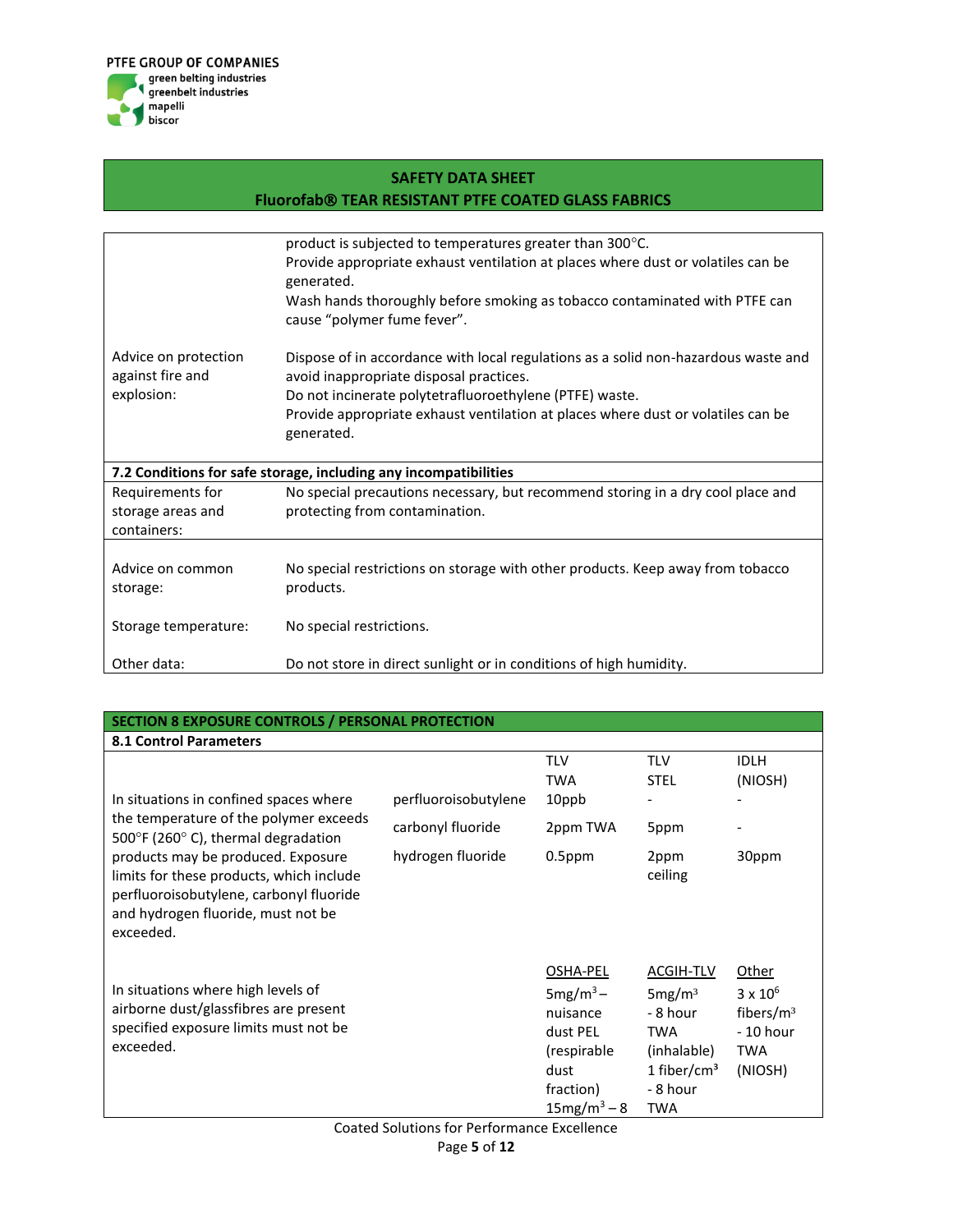

|                              | hour TWA<br>(respirable)<br>(total dust<br>fraction)                                                                                                                                                                                                                                                                                                                                                                                                                                                                                                                                                                                                                                                                                                                                                                                                                                                                                                                 |
|------------------------------|----------------------------------------------------------------------------------------------------------------------------------------------------------------------------------------------------------------------------------------------------------------------------------------------------------------------------------------------------------------------------------------------------------------------------------------------------------------------------------------------------------------------------------------------------------------------------------------------------------------------------------------------------------------------------------------------------------------------------------------------------------------------------------------------------------------------------------------------------------------------------------------------------------------------------------------------------------------------|
| <b>8.2 Exposure Controls</b> |                                                                                                                                                                                                                                                                                                                                                                                                                                                                                                                                                                                                                                                                                                                                                                                                                                                                                                                                                                      |
| Engineering measures:        | If cutting, sawing or sanding of the product is necessary, to maintain exposures<br>below recommended limits, a properly designed dust collection system is<br>recommended at the operation source. Adequate ventilation must be provided<br>when working with the product at elevated temperatures.                                                                                                                                                                                                                                                                                                                                                                                                                                                                                                                                                                                                                                                                 |
| Eye protection:              | Throughout basic product handling processes, and whenever handling materials<br>containing fiberglass, safety glasses, goggles or face shields should be worn.                                                                                                                                                                                                                                                                                                                                                                                                                                                                                                                                                                                                                                                                                                                                                                                                       |
| Hand protection:             | Throughout basic product handling processes, leather or synthetic fibre gloves are<br>recommended to minimize cuts and abrasions.                                                                                                                                                                                                                                                                                                                                                                                                                                                                                                                                                                                                                                                                                                                                                                                                                                    |
| Skin and body                | The wearing of a loose fitting long sleeved shirt that covers to the base of the neck                                                                                                                                                                                                                                                                                                                                                                                                                                                                                                                                                                                                                                                                                                                                                                                                                                                                                |
| protection:                  | and long trousers is recommended to minimise exposure to fiberglass. Skin<br>irritation from exposure to fiberglass is known to occur mostly at pressure points<br>such as around the neck, wrist and waist.                                                                                                                                                                                                                                                                                                                                                                                                                                                                                                                                                                                                                                                                                                                                                         |
| Hygiene measures:            | Handle in accordance with good industrial hygiene and safety practices.<br>Wash hands immediately after handling the product and do not contaminate<br>tobacco products.<br>Be careful not to rub or scratch areas irritated from fiberglass exposure, as fibres<br>may be forced into the skin. Wash off any fiberglass in contact with the skin, and<br>consider the use of barrier creams which can minimise irritation.<br>Always use vacuum equipment to remove fibres and dust from clothing and never<br>use compressed air.<br>Contaminated clothes should always be washed separately.                                                                                                                                                                                                                                                                                                                                                                      |
| Respiratory protection:      | Not required for normal use of the product.<br>In situations where high levels of airborne dust/glassfibres are present and which<br>exceed permissible exposure limits, or irritation occurs, then a correctly fitting<br>NIOSH/MHSA approved disposable dust respirator should be used.<br>In situations in confined spaces where the temperature of the polymer exceeds<br>500°F (260°C), an air supplied respirator should be used.<br>In situations where high levels of airborne dust/glassfibres or fume, use industrial<br>hygiene monitoring to ensure that TLV or PEL values are not exceeded.<br>Excessive exposure to thermal degradation products could result in delayed<br>pulmonary edema and in some cases, and on very high exposure damage to the<br>liver and kidneys. These substances may include perfluoroisobutylene (TLV =<br>10ppb), carbonyl fluoride (TLV = 2ppm TWA, 5ppm STEL), hydrogen fluoride (TLV =<br>2ppm ceiling, 0.5ppm TWA). |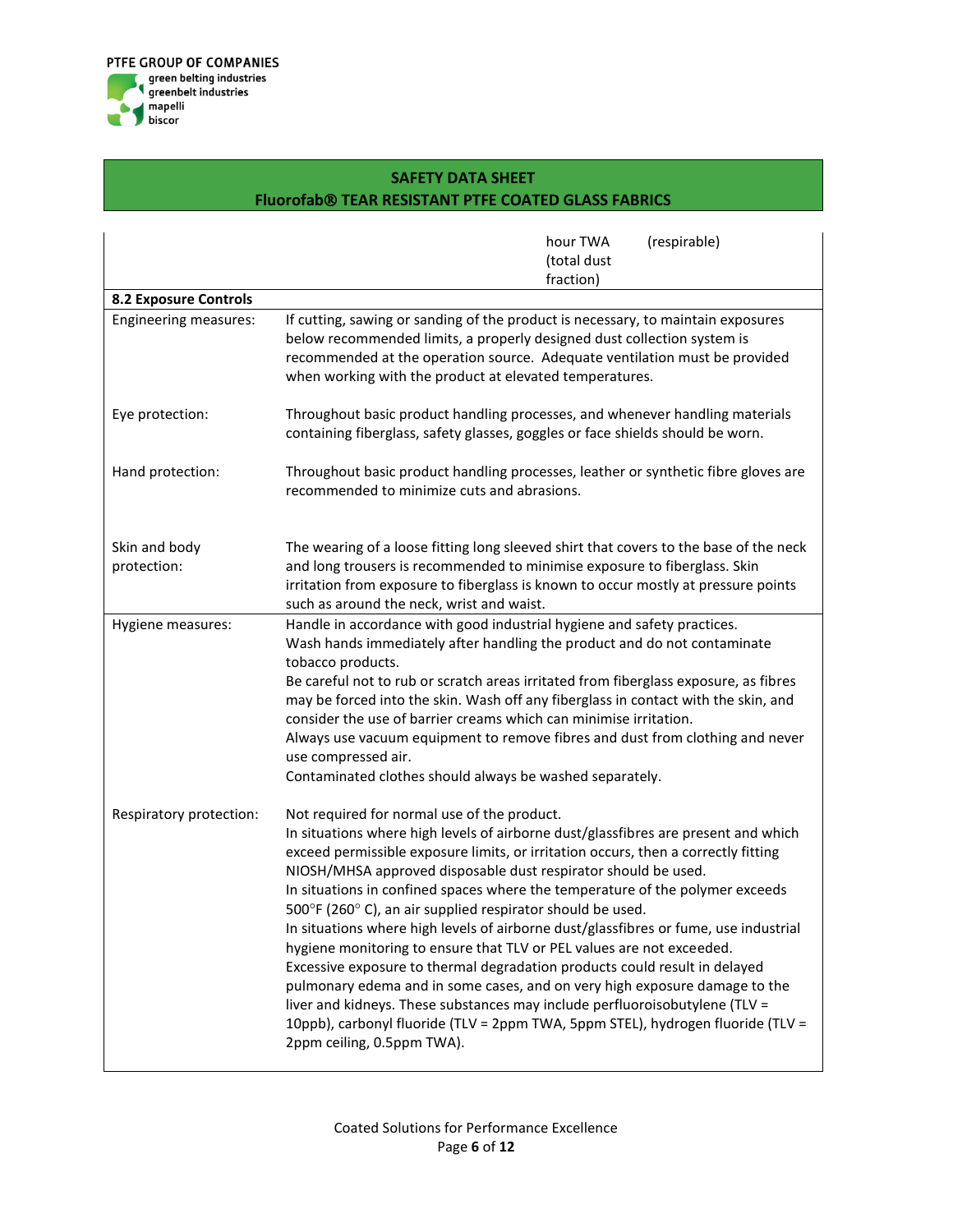

| SECTION 9 PHYSICAL AND CHEMICAL PROPERTIES                |                             |                                                                                                                                                                                                         |                                                         |               |  |  |
|-----------------------------------------------------------|-----------------------------|---------------------------------------------------------------------------------------------------------------------------------------------------------------------------------------------------------|---------------------------------------------------------|---------------|--|--|
| 9.1 Information on basic physical and chemical properties |                             |                                                                                                                                                                                                         |                                                         |               |  |  |
| Appearance:                                               | Tan, various<br>thicknesses |                                                                                                                                                                                                         | <b>Upper/lower flammability or</b><br>explosive limits: | N/A           |  |  |
| <b>Physical state:</b>                                    | Solid                       |                                                                                                                                                                                                         | Vapour pressure:                                        | N/A           |  |  |
| Odour:                                                    | <b>Odourless</b>            |                                                                                                                                                                                                         | <b>Vapour density:</b>                                  | N/A           |  |  |
| <b>Odour threshold:</b>                                   | N/A                         |                                                                                                                                                                                                         | <b>Relative density:</b>                                | N/D           |  |  |
| pH:                                                       | N/A                         |                                                                                                                                                                                                         | Solubility(ies):                                        | Insoluble     |  |  |
| <b>Melting point/freezing</b><br>point:                   | N/A                         |                                                                                                                                                                                                         | <b>Partition coefficient: n-</b><br>octanol/water:      | N/A           |  |  |
| Initial boiling point and<br>boiling range:               | N/A                         |                                                                                                                                                                                                         | Auto-ignition temperature:                              | N/A           |  |  |
| Flash point:                                              | N/A                         |                                                                                                                                                                                                         | <b>Decomposition temperature:</b>                       | 572°F (300°C) |  |  |
| <b>Evaporation rate:</b>                                  | N/A                         |                                                                                                                                                                                                         | Viscosity:                                              | N/A           |  |  |
| Flammability (solid, gas):<br>N/D                         |                             |                                                                                                                                                                                                         |                                                         |               |  |  |
| <b>SECTION 10 STABILITY AND REACTIVITY</b>                |                             |                                                                                                                                                                                                         |                                                         |               |  |  |
| 10.1 Reactivity:                                          |                             |                                                                                                                                                                                                         | Stable at normal ambient temperature and pressure       |               |  |  |
| 10.2 Chemical stability:                                  |                             | Product is chemically stable                                                                                                                                                                            |                                                         |               |  |  |
| 10.3 Possible hazardous reactions:                        |                             |                                                                                                                                                                                                         | Stable under recommended storage conditions             |               |  |  |
| 10.4 Conditions to avoid:                                 |                             | Avoid heating for prolonged periods above the recommended<br>upper usage limit                                                                                                                          |                                                         |               |  |  |
| 10.5 Incompatible materials:                              |                             | Alkali metals, Strong oxidizing agents, Halogenated compounds                                                                                                                                           |                                                         |               |  |  |
| 10.6 Hazardous decomposition products:                    |                             | May include:<br>Fluorinated hydrocarbons, Carbonyl fluoride, Hydrogen fluoride,<br>carbon oxides, perfluoroisobutylene, tetrafluoroethylene,<br>hexafluoropropylene, trifluoromethane, silicon dioxide. |                                                         |               |  |  |

| SECTION 11 TOXICOLOGICAL INFORMATION      |                                                             |                             |  |
|-------------------------------------------|-------------------------------------------------------------|-----------------------------|--|
| 11.1 Information on toxicological effects |                                                             |                             |  |
| Acute oral toxicity                       | Polytetrafluoroethylene                                     | <b>Proprietary Additive</b> |  |
|                                           | Coated Solutions for Performance Excellence<br>Page 7 of 12 |                             |  |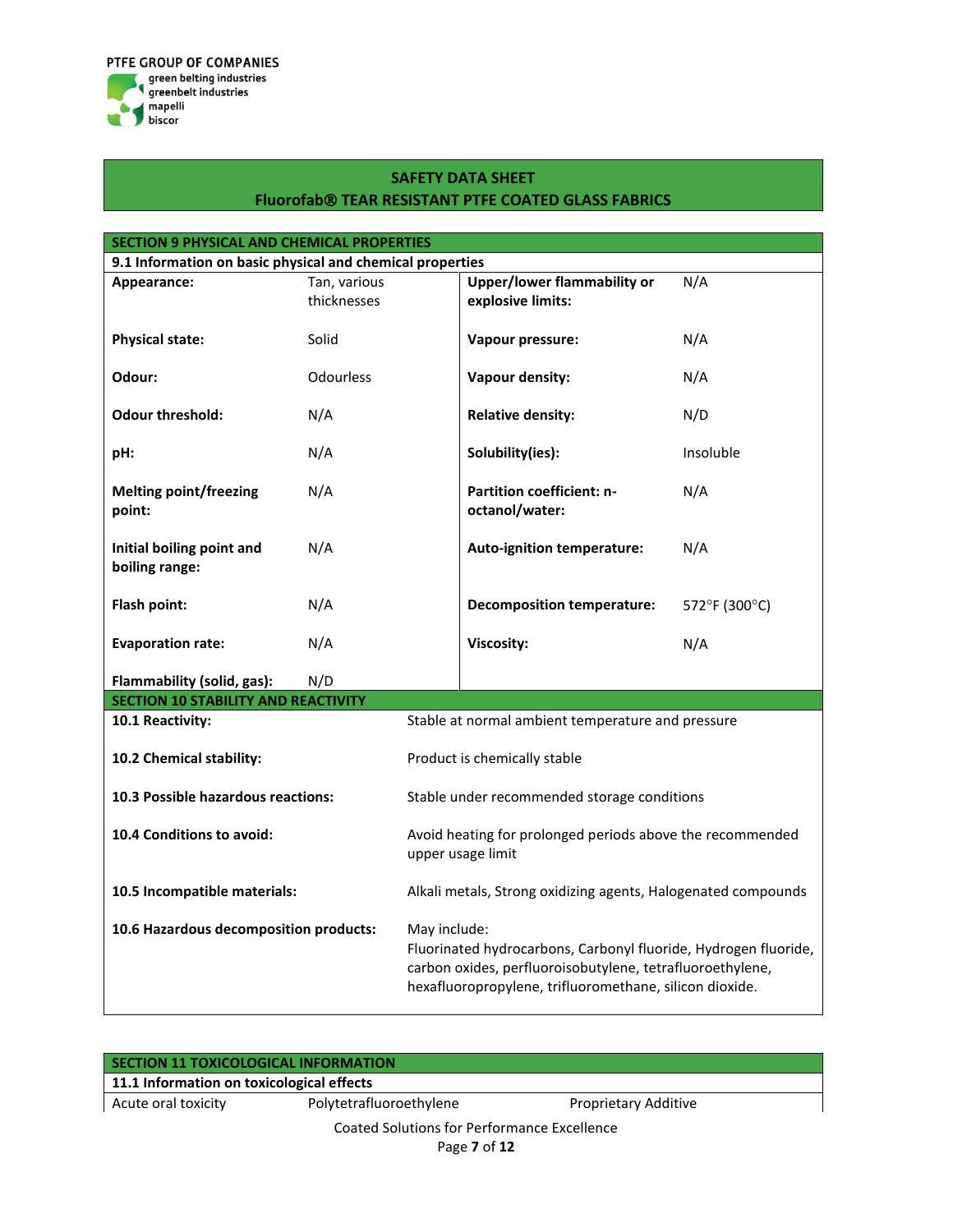

|                            | LD50 / rat : > 11,280 mg/kg                            | no data available                                                                |
|----------------------------|--------------------------------------------------------|----------------------------------------------------------------------------------|
| Skin irritation            | May cause skin irritation in susceptible persons.      |                                                                                  |
|                            | Polytetrafluoroethylene                                | Polytetrafluoroethylene                                                          |
|                            | Human                                                  | Rabbit                                                                           |
|                            | Classification: Not classified as                      | Classification: Not classified as irritant                                       |
|                            | irritant                                               | Result: No skin irritation                                                       |
|                            | Result: No skin irritation                             |                                                                                  |
|                            | Proprietary Additive                                   | <b>Proprietary Additive</b>                                                      |
|                            | no data available                                      | no data available                                                                |
| Eye irritation             | Polytetrafluoroethylene                                | Proprietary Additive                                                             |
|                            | Mild eye irritation                                    | no data available                                                                |
|                            |                                                        |                                                                                  |
| Sensitisation              | Polytetrafluoroethylene                                |                                                                                  |
|                            | Human                                                  |                                                                                  |
|                            | Classification: Not a skin sensitizer.                 |                                                                                  |
|                            | Result: Does not cause skin sensitization.             |                                                                                  |
|                            |                                                        | Patch test on human volunteers did not demonstrate sensitization properties      |
|                            | Proprietary Additive                                   |                                                                                  |
|                            | no data available                                      |                                                                                  |
|                            |                                                        |                                                                                  |
|                            |                                                        |                                                                                  |
|                            |                                                        |                                                                                  |
|                            |                                                        | Polytetrafluoroethylene Oral - feed rat - no toxicologically significant effects |
| Repeated dose toxicity     | were found.                                            |                                                                                  |
|                            | Proprietary Additive -no data available                |                                                                                  |
|                            |                                                        |                                                                                  |
| Mutagenicity assessment    | Polytetrafluoroethylene                                |                                                                                  |
|                            |                                                        | Tests on bacterial or mammalian cell cultures did not show mutagenic effects.    |
|                            | Proprietary Additive -no data available                |                                                                                  |
|                            |                                                        |                                                                                  |
|                            |                                                        |                                                                                  |
| Carcinogenicity assessment | Polytetrafluoroethylene<br>Not classifiable as a human | Proprietary Additive<br>Not classifiable as a human carcinogen                   |
|                            | carcinogen                                             |                                                                                  |
|                            |                                                        |                                                                                  |
| Toxicity to reproduction   | Polytetrafluoroethylene and Proprietary Additive       |                                                                                  |
| assessment                 | No data available                                      |                                                                                  |
|                            |                                                        |                                                                                  |
| STOT-Single exposure       | No data available                                      |                                                                                  |
|                            |                                                        |                                                                                  |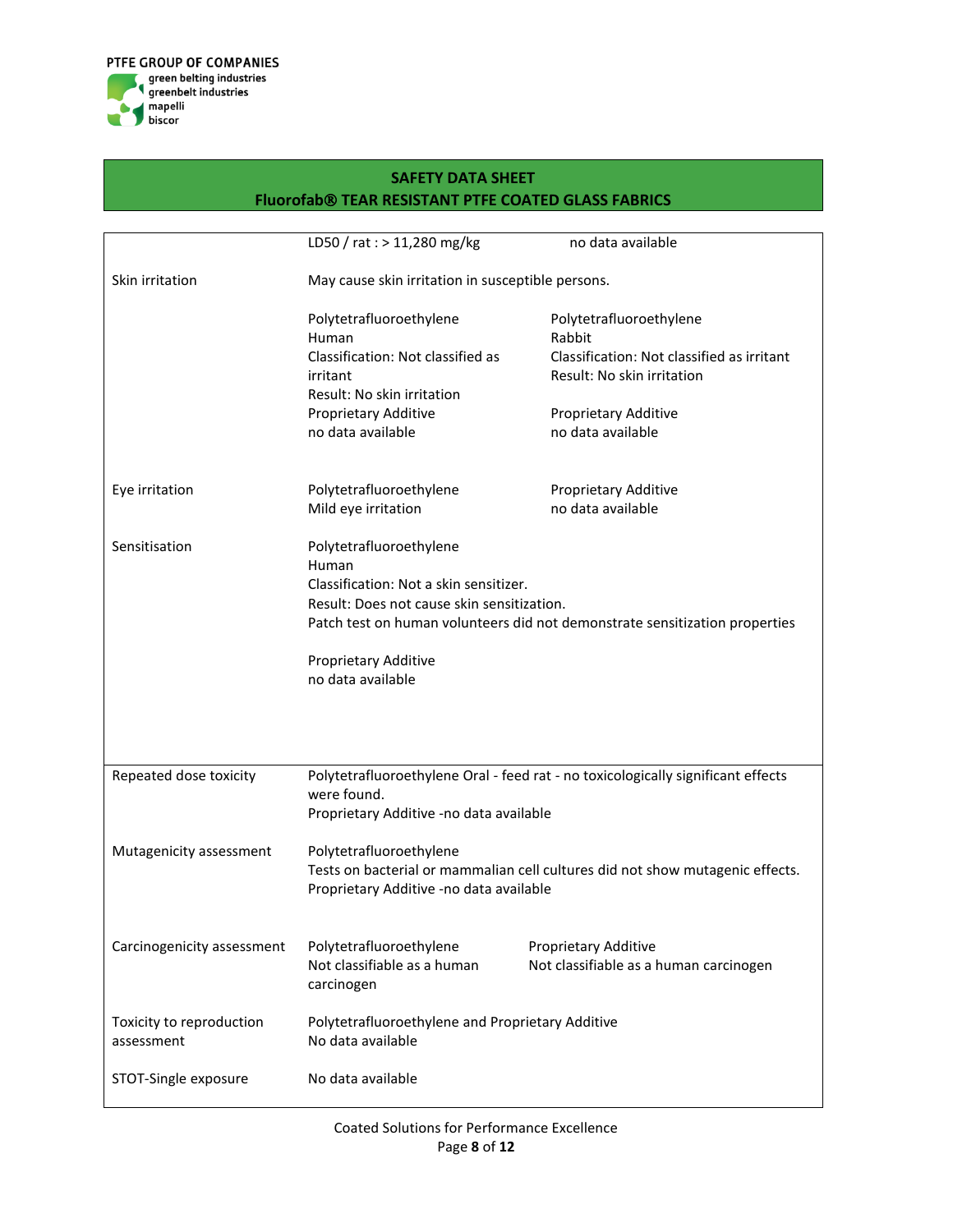

| STOT-Repeated exposure | No data available |
|------------------------|-------------------|
| Aspiration hazard      | Not applicable    |

| <b>SECTION 12 ECOLOGICAL INFORMATION</b>                                                                                                                                                                              |                                                                                                                                                                      |
|-----------------------------------------------------------------------------------------------------------------------------------------------------------------------------------------------------------------------|----------------------------------------------------------------------------------------------------------------------------------------------------------------------|
| 12.1 Toxicity                                                                                                                                                                                                         | Toxicity to fish (Polytetrafluoroethylene) - the substance is a<br>polymer and is not expected to produce toxic effects.<br>Proprietary Additive - no data available |
| 12.2 Persistence and degradability<br>12.3 Bio-accumulative potential<br>12.4 Mobility in soil<br>12.5. Results of PBT and vPvB assessment<br>12.6. Other adverse effects<br><b>Additional ecological information</b> | no data available<br>no data available<br>no data available<br>no data available<br>no data is available on the product itself.                                      |
|                                                                                                                                                                                                                       |                                                                                                                                                                      |

| <b>SECTION 13 DISPOSAL CONSIDERATIONS</b> |                                                                                                                                                                                                                                              |  |  |
|-------------------------------------------|----------------------------------------------------------------------------------------------------------------------------------------------------------------------------------------------------------------------------------------------|--|--|
| 13.1 Waste treatment methods              |                                                                                                                                                                                                                                              |  |  |
| Product                                   | Where possible recycling is preferred to disposal or incineration. Dispose of in accordance<br>with local regulations. Incinerate only if incinerator is capable of scrubbing out hydrogen<br>fluoride and other acidic combustion products. |  |  |

| <b>SECTION 14 TRANSPORT INFORMATION</b> |                  |                 |                  |                |                |
|-----------------------------------------|------------------|-----------------|------------------|----------------|----------------|
|                                         | 14.1             | 14.2            | 14.3             | 14.4           | 14.5           |
|                                         | <b>UN Number</b> | Proper          | <b>Transport</b> | <b>Packing</b> | Environmental  |
|                                         |                  | <b>Shipping</b> | Hazard           | Group          | <b>Hazards</b> |
|                                         |                  | <b>Name</b>     | Class(es)        |                |                |
| <b>DOT</b>                              | Not Applicable   | Not Applicable  | Not Applicable   | Not Applicable | None           |
|                                         |                  |                 |                  |                |                |
| <b>ADR</b>                              | Not Applicable   | Not Applicable  | Not Applicable   | Not Applicable | None           |
|                                         |                  |                 |                  |                |                |
| IATA/ICAO                               | Not Applicable   | Not Applicable  | Not Applicable   | Not Applicable | None           |
|                                         |                  |                 |                  |                |                |
| IMO/IMDG                                | Not Applicable   | Not Applicable  | Not Applicable   | Not Applicable | <b>None</b>    |
|                                         |                  |                 |                  |                |                |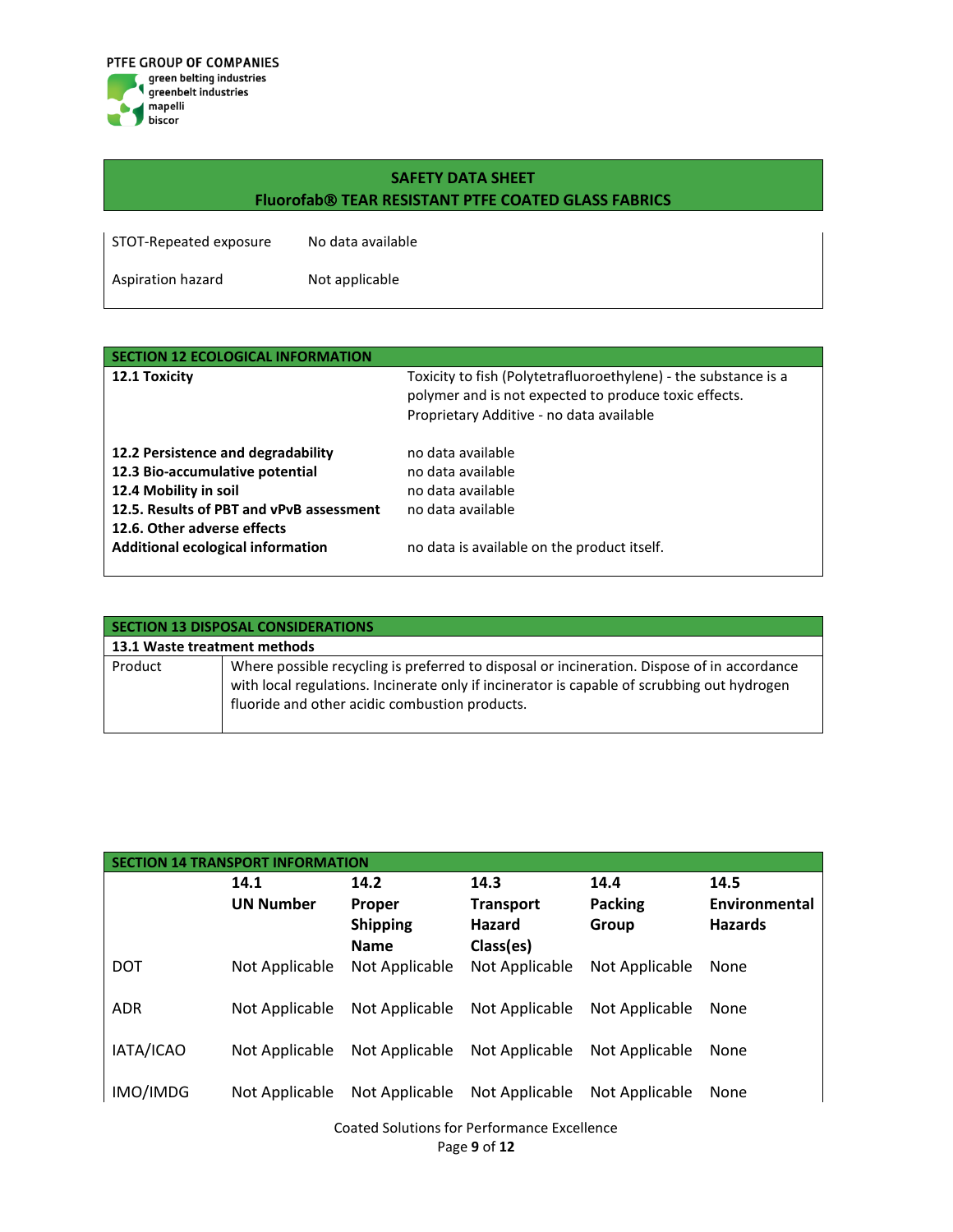

Not applicable

**14.6 Special precautions for user:**

Not classified as dangerous in the meaning of transport.

**14.7 Transport in bulk according to Annex II of MARPOL 73/78 and the IBC code:**

| <b>SECTION 15 REGULATORY INFORMATION</b>                                                            |                                                                                                                                                                                                                |  |  |  |
|-----------------------------------------------------------------------------------------------------|----------------------------------------------------------------------------------------------------------------------------------------------------------------------------------------------------------------|--|--|--|
| 15.1 Safety, health and environmental regulations/legislation specific for the substance or mixture |                                                                                                                                                                                                                |  |  |  |
| <b>USA</b>                                                                                          |                                                                                                                                                                                                                |  |  |  |
| <b>TSCA Status:</b>                                                                                 | All ingredients in the product are listed in the TSCA inventory                                                                                                                                                |  |  |  |
|                                                                                                     |                                                                                                                                                                                                                |  |  |  |
| <b>SARA Title III</b>                                                                               |                                                                                                                                                                                                                |  |  |  |
| Sec. 303/304:                                                                                       | None                                                                                                                                                                                                           |  |  |  |
| Sec. 311/312:                                                                                       | Not applicable                                                                                                                                                                                                 |  |  |  |
| Sec 313:                                                                                            | Not applicable                                                                                                                                                                                                 |  |  |  |
| <b>CERCLA RQ:</b>                                                                                   | Not applicable                                                                                                                                                                                                 |  |  |  |
| <b>California Prop 65:</b>                                                                          | This product does not contain chemicals known to the State of California to<br>cause cancer of the reproductive system.                                                                                        |  |  |  |
| <b>State Right-to-Know Lists:</b>                                                                   | Massachusetts, New Jersey, Pennsylvania: This product does not contain any<br>chemicals listed for state right to know purposes.                                                                               |  |  |  |
| Canada                                                                                              | This product has been classified in accordance with the hazard criteria of the<br>Controlled Products Regulations and the SDS contains all the information<br>required by the Controlled Products Regulations. |  |  |  |
| <b>WHMIS Classification:</b><br>(for workplace exposures)                                           | Not controlled                                                                                                                                                                                                 |  |  |  |
| <b>New Substance</b><br><b>Notification Regulations:</b><br><b>NPRI Substances:</b>                 | All ingredients in this product are listed, as required, on Canada's Domestic<br>Substances List (DSL).<br>Not applicable.                                                                                     |  |  |  |
| <b>EC Classification for the</b><br><b>Substance/Preparation</b>                                    |                                                                                                                                                                                                                |  |  |  |
| Symbol:                                                                                             | This product is not classified as dangerous according to Directive 1999/45/EC<br>and its amendments.                                                                                                           |  |  |  |
|                                                                                                     | <b>Coated Solutions for Performance Excellence</b><br>Page 10 of 12                                                                                                                                            |  |  |  |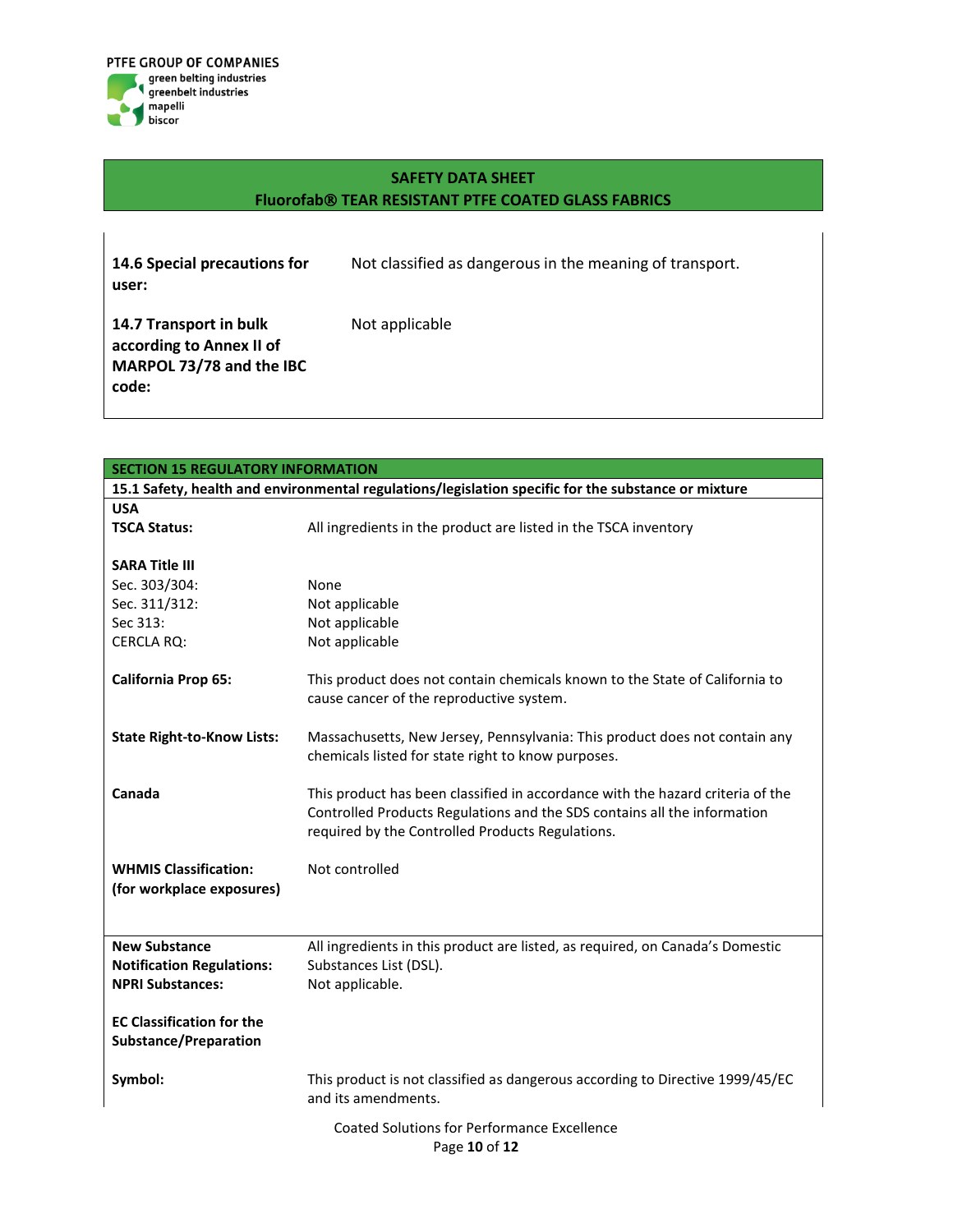

| <b>German Water Hazard</b><br><b>Class</b>                  | German Water Hazard Class WGK nwg. Non-water polluting substance.                                                                           |
|-------------------------------------------------------------|---------------------------------------------------------------------------------------------------------------------------------------------|
| <b>Other regulations:</b>                                   | Take note of Directive 98/24/EC on the protection of the health and safety of<br>workers from the risks related to chemical agents at work. |
| <b>15.2 Chemical Safety Assessment</b><br>No data available |                                                                                                                                             |

| <b>SECTION 16 OTHER INFORMATION</b>            |                     |                                                                                                                            |                                                                                                     |
|------------------------------------------------|---------------------|----------------------------------------------------------------------------------------------------------------------------|-----------------------------------------------------------------------------------------------------|
| Text of R-phrases referred to in Section 3:    |                     |                                                                                                                            | N/A                                                                                                 |
|                                                |                     |                                                                                                                            |                                                                                                     |
| Text of H-Statements referred to in section 3: |                     |                                                                                                                            | N/A                                                                                                 |
| <b>Preparation Information:</b>                |                     |                                                                                                                            |                                                                                                     |
| Prepared by:                                   |                     |                                                                                                                            | Green Belting Industries Limited                                                                    |
|                                                |                     |                                                                                                                            | www.greenbelting.com                                                                                |
| <b>Revision Date:</b>                          |                     |                                                                                                                            | 19 December 2013                                                                                    |
| <b>Revision Summary:</b>                       |                     |                                                                                                                            | Review of regulatory, hazard classification, exposure and<br>toxicology data. No revisions to date. |
| <b>Abbreviations and acronyms:</b>             |                     |                                                                                                                            |                                                                                                     |
|                                                |                     |                                                                                                                            |                                                                                                     |
| <b>Section</b>                                 | <b>Abbreviation</b> | <b>Description</b>                                                                                                         |                                                                                                     |
| $\overline{2}$                                 | <b>CFR</b>          |                                                                                                                            | Code of Federal Regulations                                                                         |
| 3                                              | CAS                 | <b>Chemical Abstracts Services</b>                                                                                         |                                                                                                     |
| 3                                              | <b>OSHA</b>         | Occupational Safety and Health Administration USA                                                                          |                                                                                                     |
| 3                                              | <b>ACGIH</b>        | American Conference of Governmental Industrial Hygienists                                                                  |                                                                                                     |
| 3                                              | <b>PEL</b>          | Permissible Exposure Limit                                                                                                 |                                                                                                     |
| 3                                              | <b>TLV</b>          | <b>Threshold Limit Value</b>                                                                                               |                                                                                                     |
| 3                                              | <b>SVHC</b>         | Substances of Very High Concern                                                                                            |                                                                                                     |
| 8                                              | <b>TWA</b>          | Time Weighted Average                                                                                                      |                                                                                                     |
| 8                                              | <b>STEL</b>         | Short-Term Exposure Limit                                                                                                  |                                                                                                     |
| 8                                              | <b>IDLH</b>         | Immediately Dangerous to Life or Health (NIOSH)                                                                            |                                                                                                     |
| 8                                              | <b>NIOSH</b>        | National Institute for Occupational Safety and Health                                                                      |                                                                                                     |
| 8                                              | ppm                 | Parts per Million                                                                                                          |                                                                                                     |
| 8                                              | ppb                 | Parts per Billion                                                                                                          |                                                                                                     |
| 11                                             | LD <sub>50</sub>    | Lethal Dose, 50%" or median lethal dose (amount of substance required by<br>body weight to kill 50% of the test population |                                                                                                     |
| 11                                             | <b>STOT</b>         | Specific Target Organ Toxicity                                                                                             |                                                                                                     |